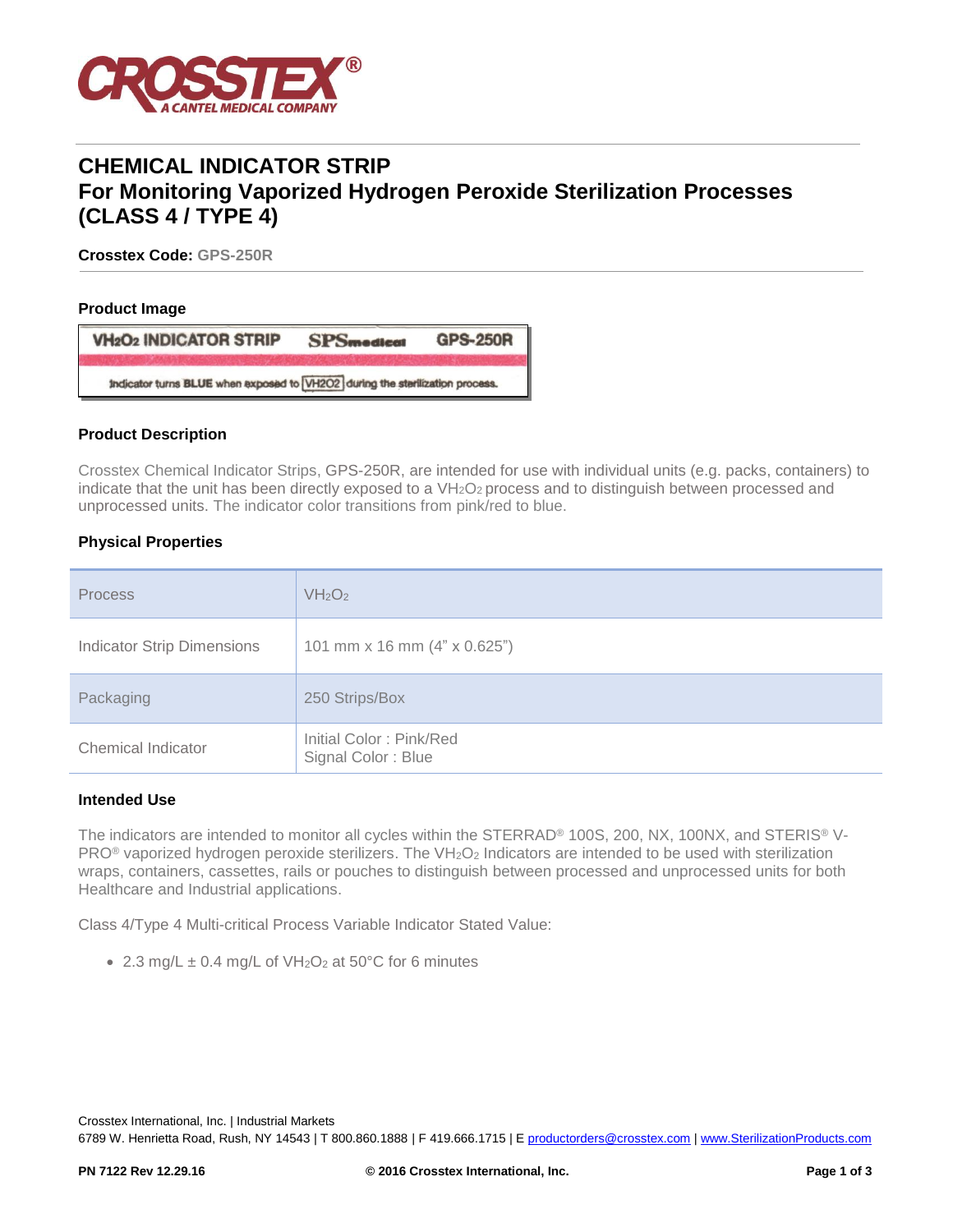

## **Instructions for Use**

Use a strip in each pack, peel pouch, or tray to be VH<sub>2</sub>O<sub>2</sub> sterilized. Process packages/items as instructed in the sterilizer validation or manual.

Upon exposure to VH<sub>2</sub>O<sub>2</sub>, the chemical indicator will transition from pink/red to a shade of blue. The transition color may vary depending on the load configuration, length and conditions of exposure. A color transition from pink/red to a shade of blue provides indication of exposure to VH<sub>2</sub>O<sub>2</sub>. If signal color is not achieved, this suggests ideal sterilization conditions may not have been met. Colors other than blue such as yellow/green should be treated as a process failure. Determine if the load was successfully sterilized by examining the biological indicator, or re-sterilize the load using a new strip.

The endpoint color (blue) of the indicator will remain stable for a minimum of 45 days from the date of processing when stored according to the products labeled storage conditions.

#### **Performance Characteristics**



\*Colors shown are representations of printed ink initial and signal colors but may vary from actual use.



The signal color achieved from exposure to  $VH<sub>2</sub>O<sub>2</sub>$  may vary from the example above due to differences in processing parameters (i.e. load content, cycle time, temperature, etc.).

## **Compliance**

ISO 11140-1:2014 Sterilization of health care products – Chemical Indicators- Part 1: General Requirements for Type 1 Chemical Process Indicators & Type 4 Multi critical Process Variable Indicators

Crosstex International, Inc. | Industrial Markets 6789 W. Henrietta Road, Rush, NY 14543 | T 800.860.1888 | F 419.666.1715 | E [productorders@crosstex.com](mailto:productorders@crosstex.com) | [www.SterilizationProducts.com](../../../../Documents%20and%20Settings/ajs0776/Local%20Settings/Temporary%20Internet%20Files/Content.Outlook/64XMA2U2/www.SterilizationProducts.com)